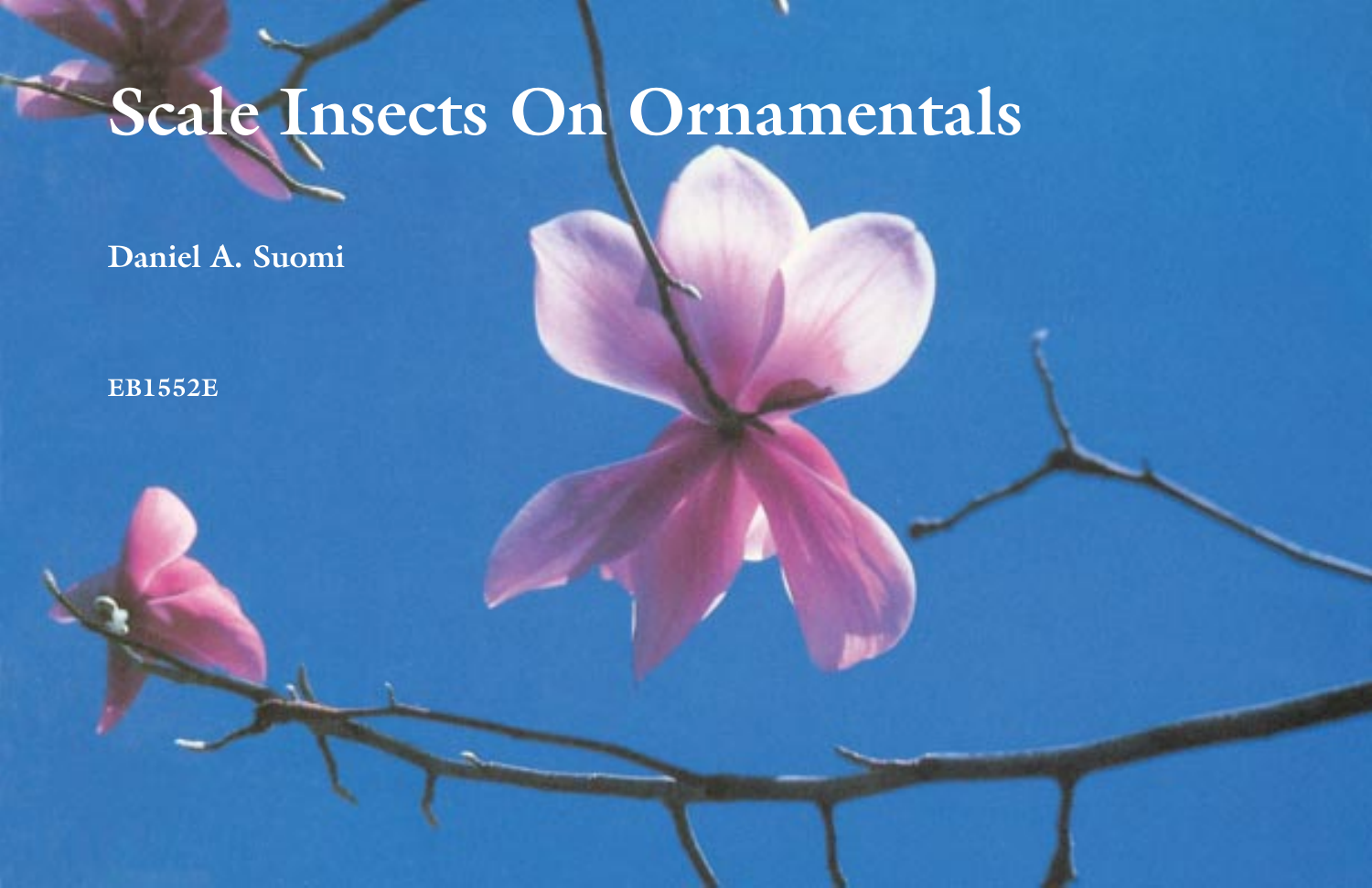

Scale insects are common on ornamental trees and shrubs. Occasionally they build up in large enough numbers to cause serious damage or death to the host tree. Scales do not resemble typical insect pests, so they often go unnoticed until a large population has developed and caused damage. To prevent damage from scale insects, maintain healthy, vigorously growing trees, monitor insect populations, and use correct control measures when those populations increase.

Ornamentals, by definition, do not bear edible fruits, nuts, or berries. Chemicals labeled for use on ornamentals do not necessarily allow use on bearing plants. Always check the label and follow directions closely.

#### **Hosts and Damage**

Scale insects attack many types of trees and shrubs, garden plants, and houseplants. Considerable damage can occur when large numbers of these insects feed upon plants already weakened by environmental stresses, such as drought, or disease. The scale removes plant juices with piercing-sucking mouthparts. At times, certain scale insects produce large amounts of honeydew (an excess of liquid and sugar expelled from their bodies). This sticky material can serve as a growth

*Figure 1. Sooty Mold Fungus on Needles* 1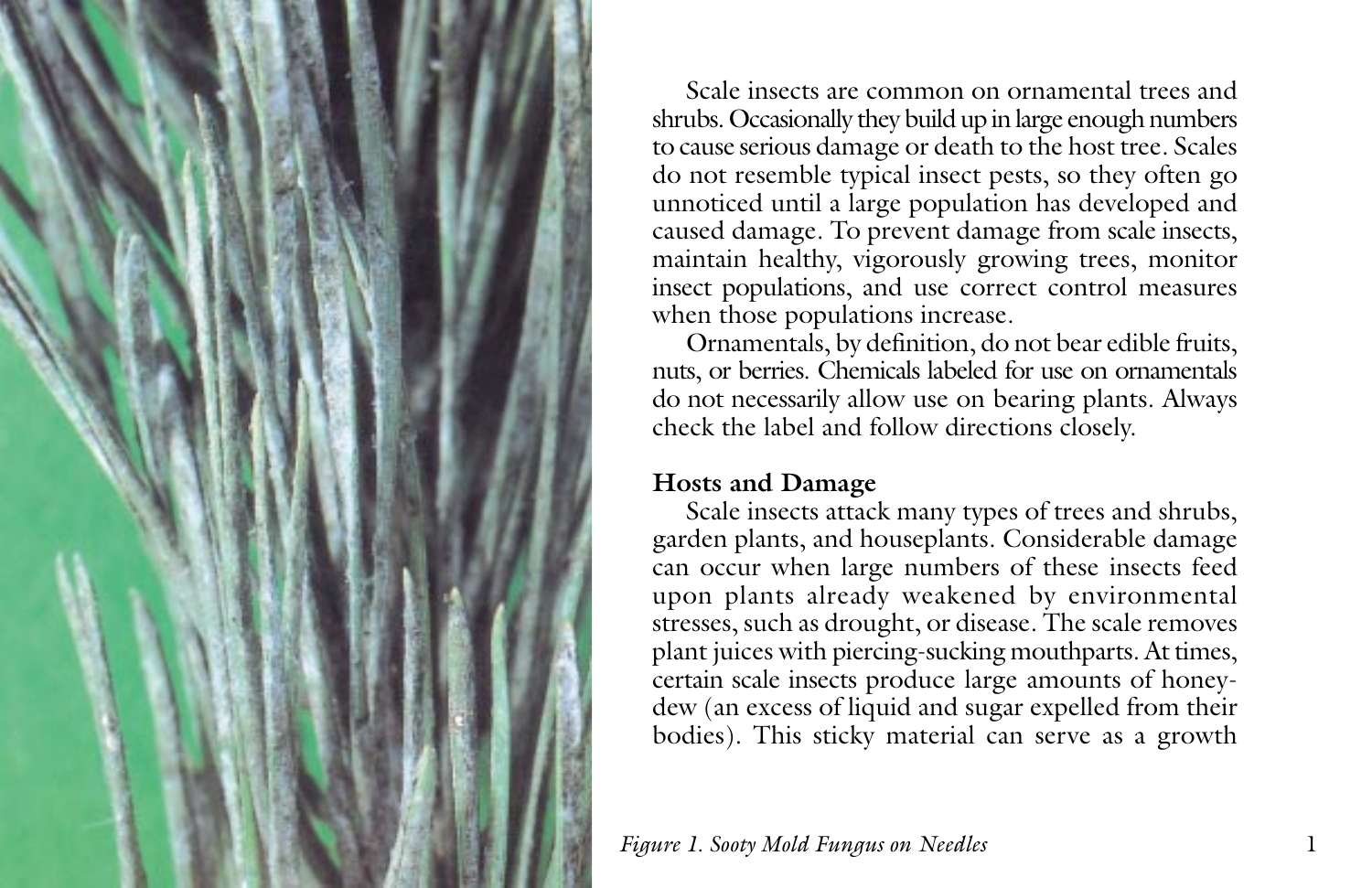medium for a sooty mold fungus (Figure 1). During times of high populations, some scales become so abundant that an infested portion is totally encrusted with insects (Figures 2 and 3).

# **Life Cycle**

Scale insects have three distinct life stages (egg, immature, adult), and several complete generations may occur in a single year. Eggs are produced by adult females beneath the scale covering or in a cottony material, and in many cases, the cold winter months are passed in this stage. Tiny, six-legged crawlers (Figure 4) emerge from the eggs, move to newer growth on the plant, insert their mouthparts, and begin to feed.  $\hat{A}$  scale-like covering produced from waxy filaments and feces then forms over each individual. Scale species are identified by the color and shape of the covering. The covering protects scales from predation by other insects and from insecticides. The male scale is often a slightly different shape than the female and passes through a tiny, winged stage (Figure 5). Casual observers seldom see this winged stage. Females are wingless and usually remain in one place after inserting their mouthparts into plant tissues.



2 *Figure 2. Scale Insects on Apple*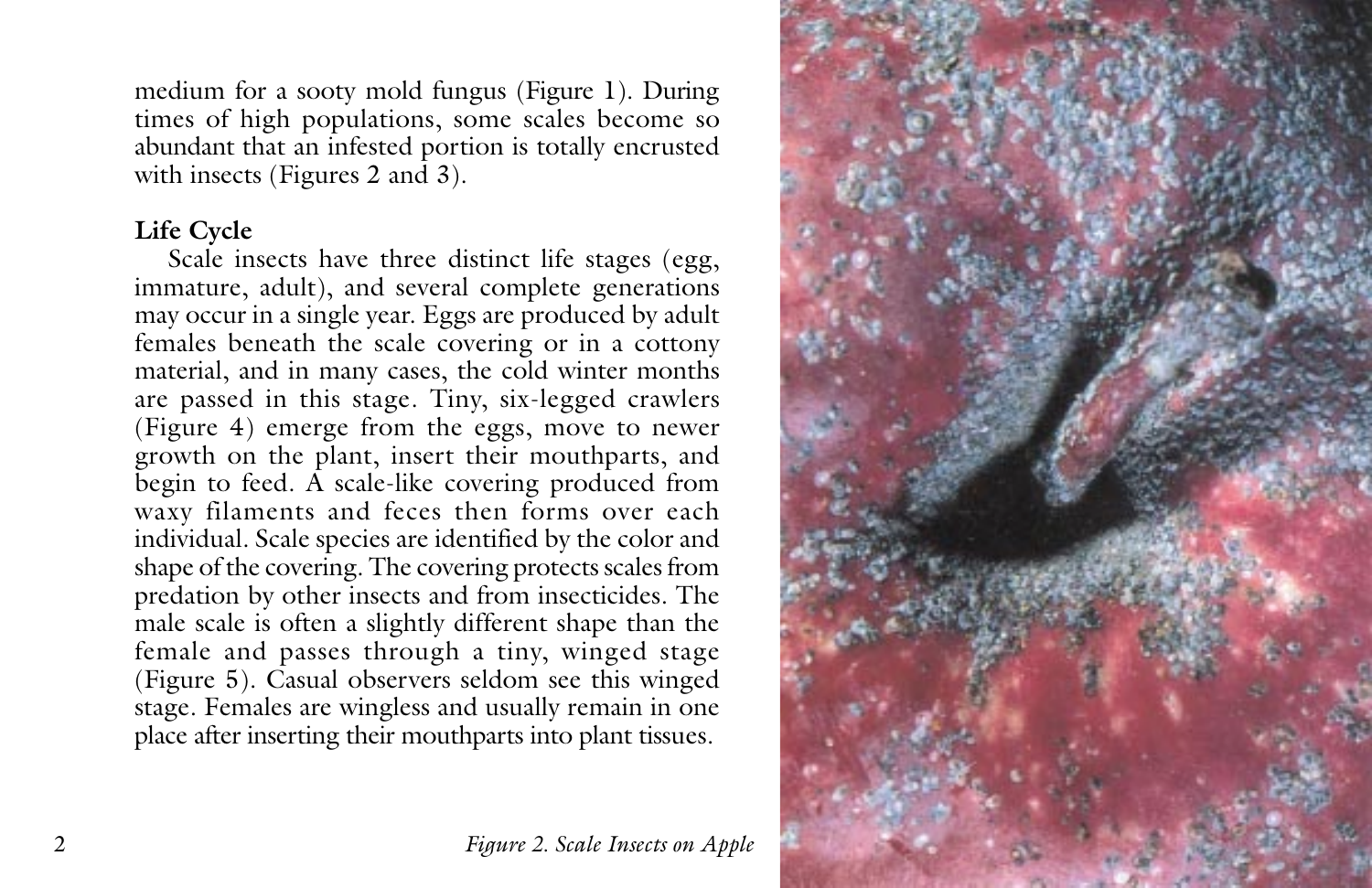

## **Monitoring**

A crucial step in scale control is determining when the crawlers emerge. A hand lens or magnifying glass will help you discover when this occurs. Apply doublesided sticky tape near adult scales to trap crawlers as they migrate to new growth. For convenience, you may put an infested branch in water to keep it from drying out, and leave it outdoors in a shady place. Observe the scale eggs every few days for a hatch. You should begin a control program when the crawlers appear. When you consult the life history charts for different scale species, remember that emergence times will vary depending on your location and seasonal weather conditions.

# **Control**

You can control scales in several ways. Apply dormant (or delayed dormant) oils; they work by cutting off the insect's oxygen supply (see PNW328 for more information). Use these oils when plants are not actively growing (late winter to early spring). Using too much oil may cause burning or other damage to plants. Oils must be applied when temperatures are greater than 40°F to prevent separation of oil and water. Apply a light, superior oil-insecticide mixture just as plants begin to grow to control emerging crawlers. This time period

*Figure 3. Oystershell Scale Encrusted Tree Bark* 3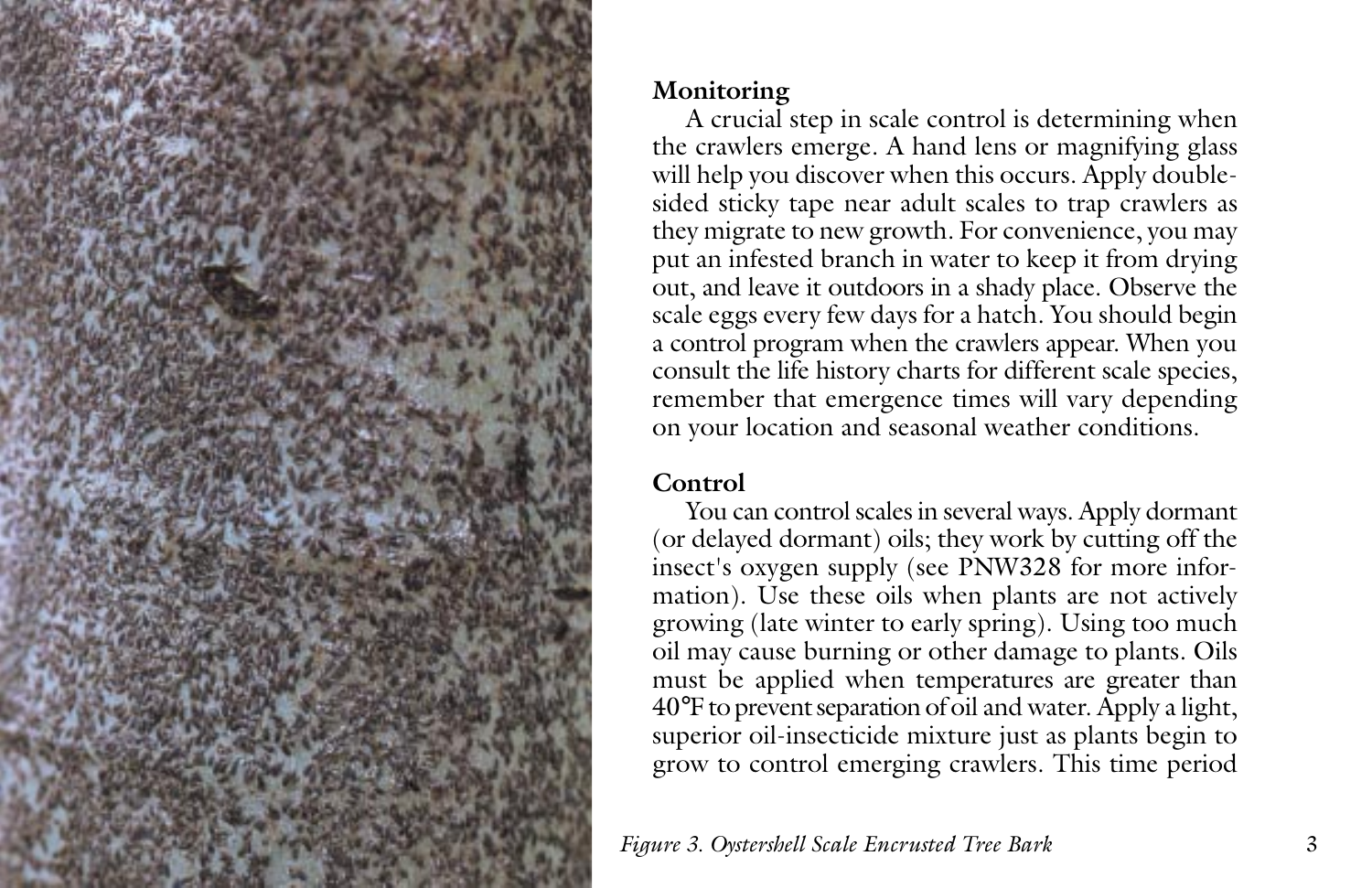usually lasts only a few days—timing is critical. The oil must be applied before leaves open, yet late enough so that this mixture will kill the crawlers.

The best time to apply any insecticide is when crawlers are present. These tiny insects do not have a protective covering and are vulnerable to almost any chemical registered for this use. Cyfluthrin, malathion, acephate (Orthene), or insecticidal soap are all registered for crawler control. Cover the plant thoroughly to kill the crawlers with one application. Read the label and use these insecticides when bee activity is limited. Systemic insecticides (such as Orthene) applied as a foliar spray or incorporated into the soil, can help control adult scale insects during the growing season. Each situation is unique; it is important to know which scale species is present. Read chemical labels to determine if any restrictions apply to your particular situation and be certain the plant you intend to spray is indicated on the label.

# **Systemics vs. Contact Insecticides**

Use systemic insecticides to control insects that feed with piercing-sucking mouthparts inserted into plant tissues. Apply the materials either as a foliar spray, where the insecticide concentrates in leaves, or as a root

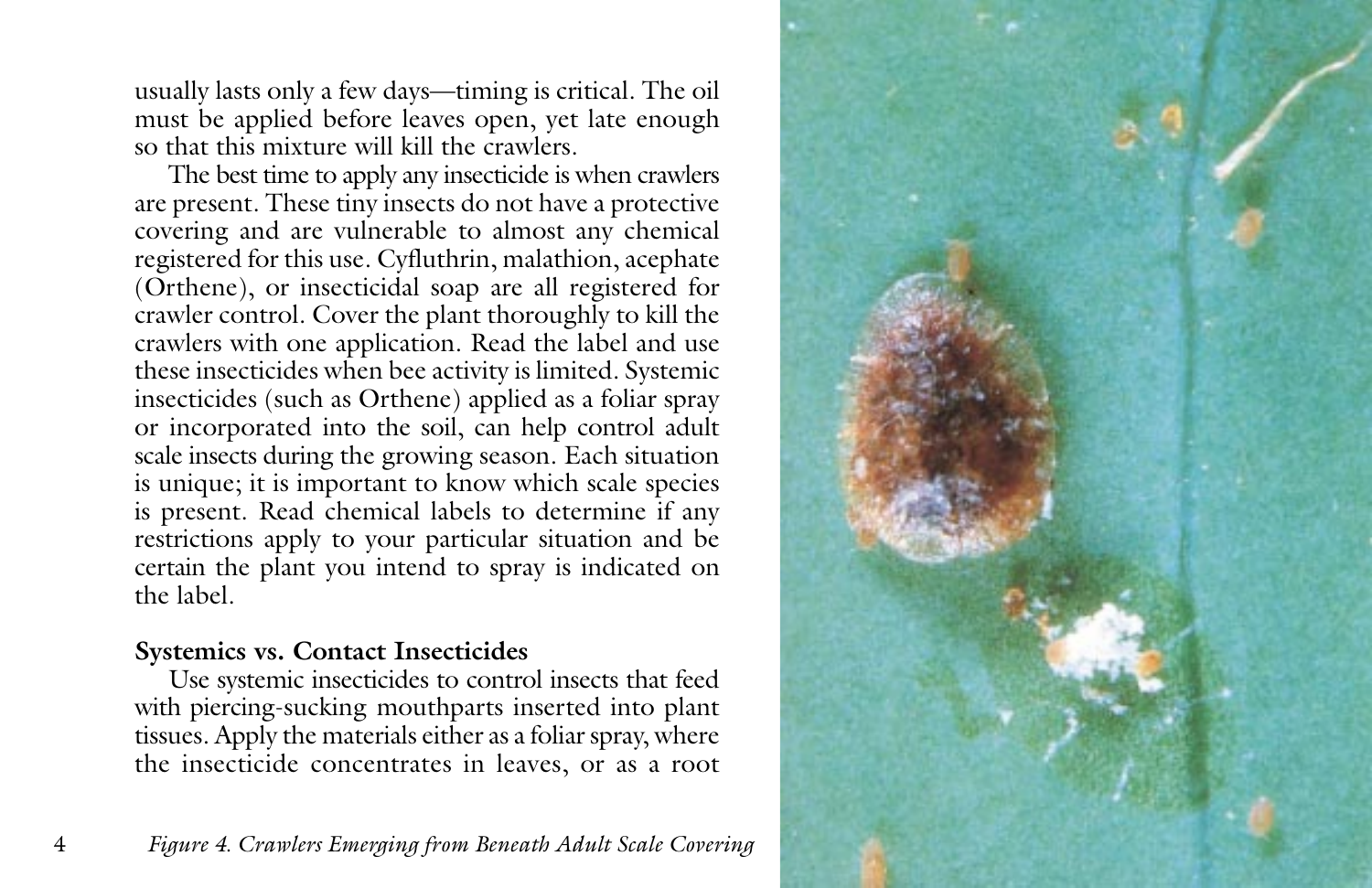drench, where the plant's water-conductive tissue, known as xylem, transports the material to the leaves from the roots. Scale insects found on bark feed in the food transport tissue, called phloem, and do not feed on xylem tissue. Therefore, phloem feeders are not killed by systemics. The exception to this occurs if an insecticide has both contact and systemic activity (e.g., Orthene) and is applied when the scale is vulnerable to contact pesticides. Thorough coverage is important when using contact insecticides since many crawlers feed on the undersides of leaves and on twigs, branches, or trunk. Scale insects feeding on leaves will be killed by systemics, as these concentrate in leaf tissue whether they are applied as direct sprays or as a root drench.

The following pages describe several major scale species in the Pacific Northwest. Use the photographs to identify the scale insect infesting the plant(s), then determine if beneficial insects (e.g., ladybird beetles or lacewings) are active. These beneficials often will reduce scale infestations to levels where no other controls are necessary.

If no beneficials are present and scales occur in large numbers, select an insecticide appropriate for

that species. Consult the chart for the best time to apply materials. Examine the site or situation carefully. Avoid applying insecticides in places where they could injure animals, such as bodies of water, vegetable gardens, or near pet food dishes.

#### **Scale Categories**

TYPE I scales feed on foliage.

TYPE II scales feed through the bark of branches and trunk.



*Figure 5. Male Scale Insect*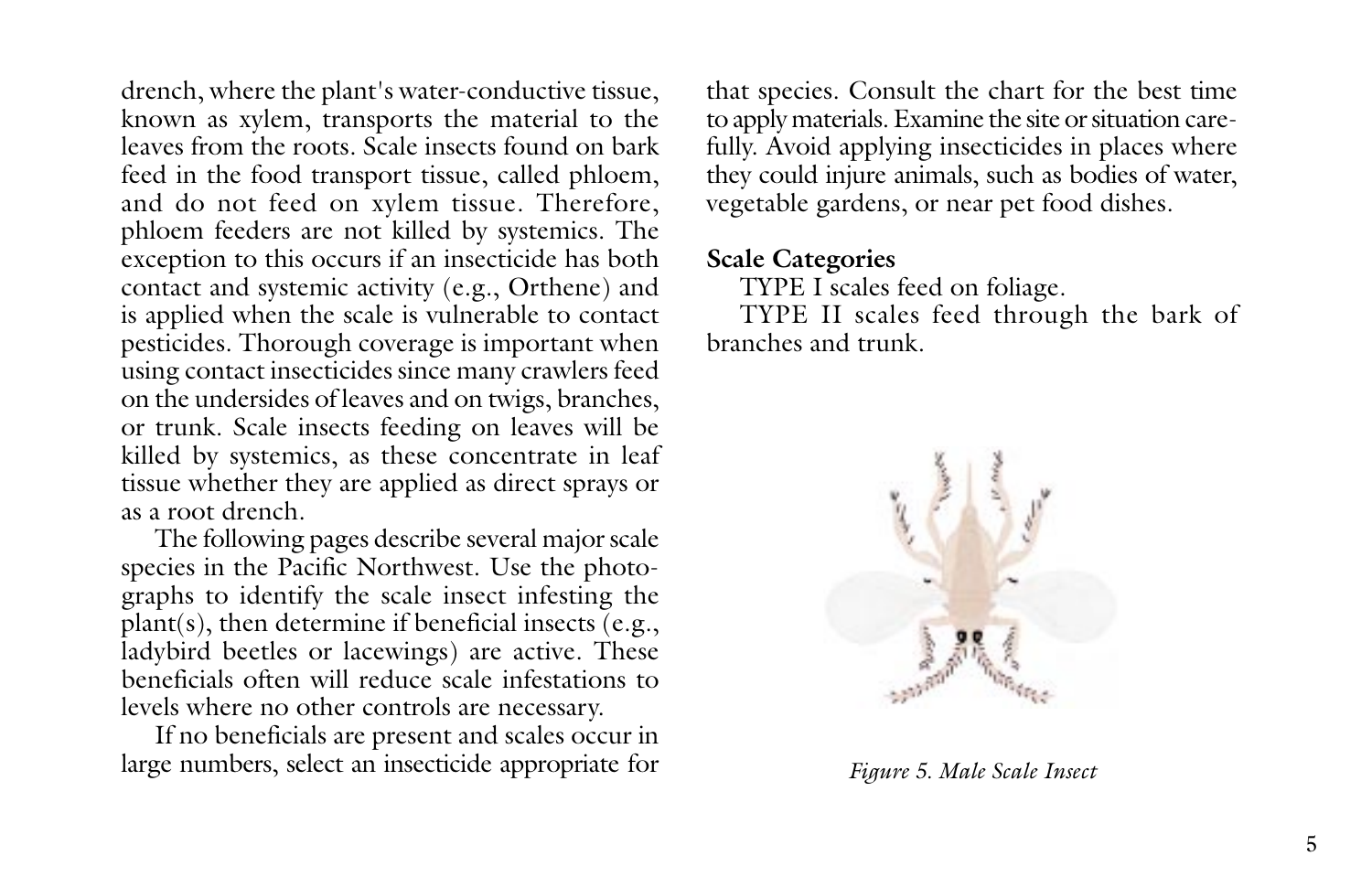# **Juniper Scale** *Carulaspis juniperi*

**Hosts**: arborvitae, chamaecyparis, cypress, juniper, red cedar

**Damage**: loss of green luster, leaves turn dull green or brown, no new growth on infested foliage

**Description**: TYPE I scale, female 1 /16" in diameter, round, off-white with a central yellow dot; bright yellow crawlers migrate to newer growth to feed.

**Overwintering Stage**: adult scales on leaves **Other Factors**: one female scale produces up to 40 eggs under the covering; scale and crawlers can be moved between hosts by animals or humans.

**Control**: dormant oil in late March to early April; malathion 50% emulsifiable concentrate (EC), insecticidal soap, or cyfluthrin 0.75% EC when crawlers emerge; oils may cause discol-

oration on certain junipers; if in doubt, test a small area before using oil on the entire plant.



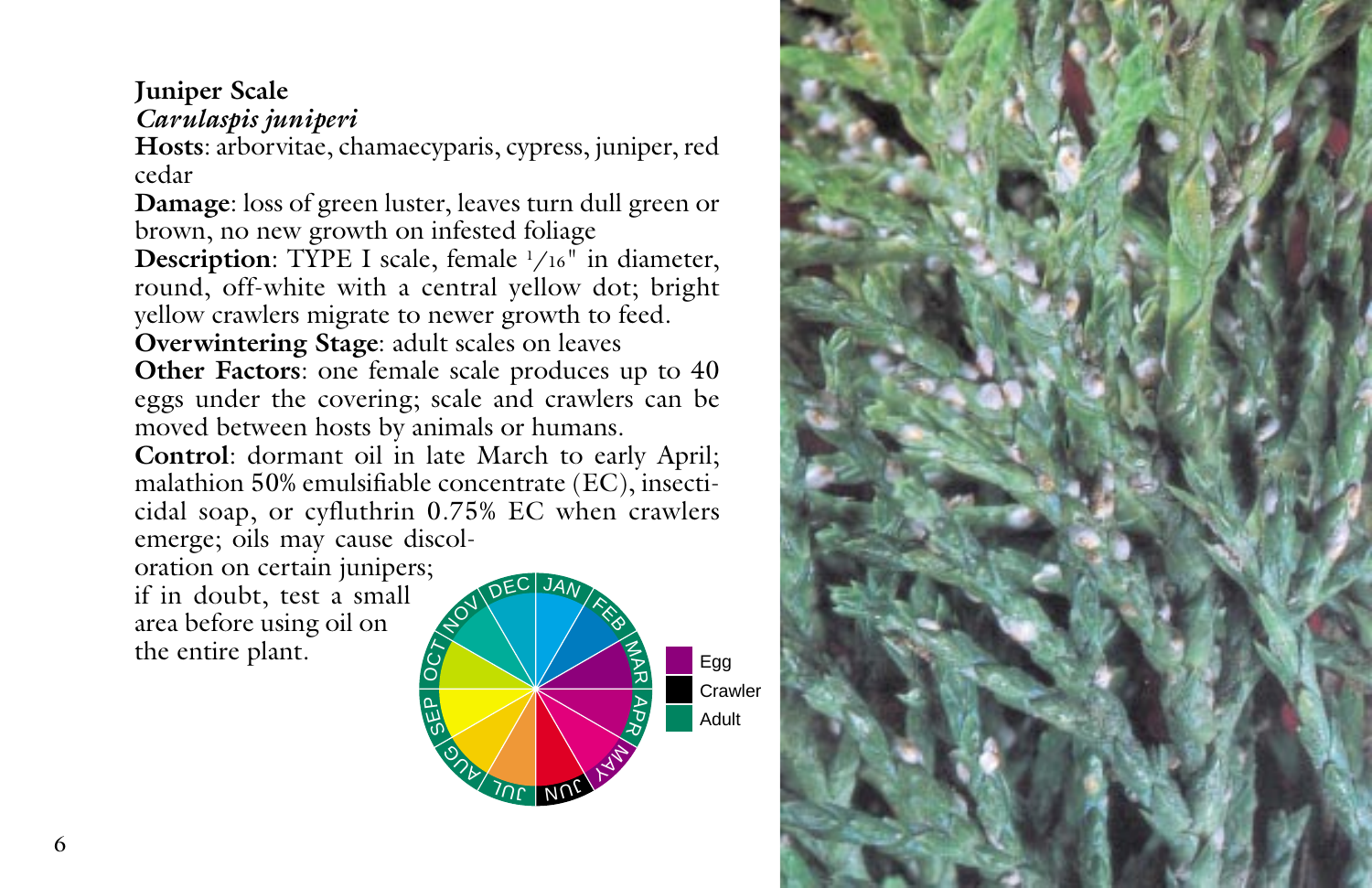

# **Pine Needle Scale** *Chionaspis pinifoliae*

**Hosts**: all species of pine and occasionally Douglas-fir, spruce, cedar

**Damage**: weakens and slows growth, foliage becomes yellowish; in heavy infestations foliage appears white. **Description**: TYPE I scale, female <sup>1</sup>/8" long, pearshaped, white, waxy; reddish crawlers.

**Overwintering Stage**: eggs under female scale covering

**Other Factors**: one generation per year (possibly two in western Washington, second generation nymphs appear in July); each female produces up to 100 eggs; nymphs dispersed by wind; this species is a problem especially along dusty roads and on stressed trees.

**Control**: dormant oil in spring before plant growth begins; malathion 50% EC,

insecticidal soap, or cyfluthrin 0.75% EC for crawler control.

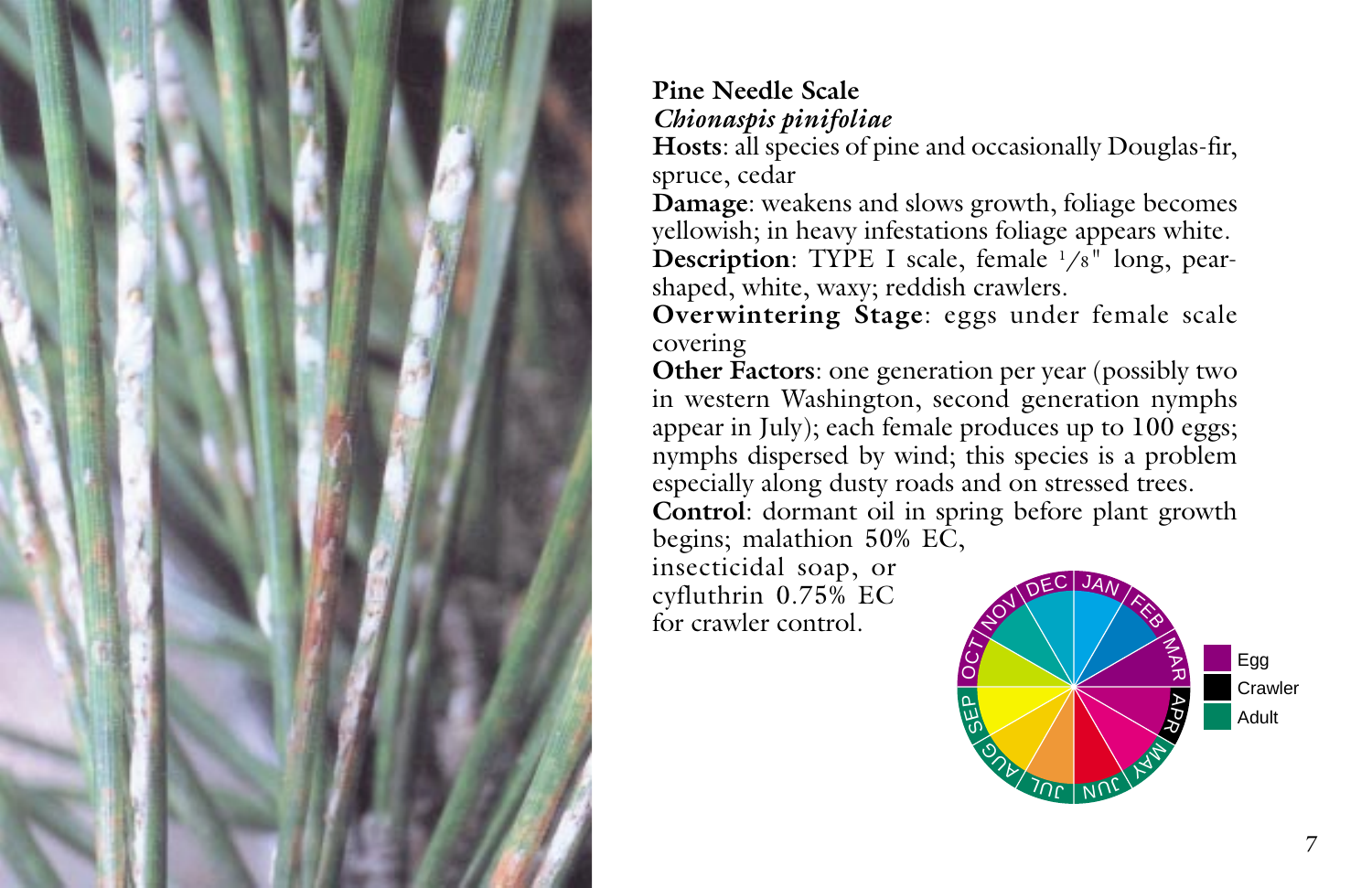## **Lecanium scale** *Parthenolecanium spp.*

**Hosts**: alder, arborvitae, blueberry, dogwood, elm, hawthorn, maple, linden, poplar, raspberry, rhododendron, willow, yew, most fruit trees, and many other plants **Damage**: plant loses vigor, leaves are smaller or do not form. **Description**: TYPE I (overwintering and mature) and TYPE II (crawler) scale,  $\frac{1}{8}$ "– $\frac{3}{16}$ " long, typically shiny brown, turtle-shaped, clusters in large numbers on small branches at leaf axils, nodes, or fruit spurs. **Overwintering Stage**: immature scales on branches **Other Factors**: one of the most frequently encountered species; a single generation each year; the immature scales, unlike most others, remain mobile throughout their life; subject to rapid increases and declines in populations. **Control**: many predators and parasitoids attack Lecanium scale, chemical control often is unnecessary;

dormant oil in late winter to early spring; immature scale control from June–September using cyfluthrin 0.75% EC, Orthene 9.4% EC, or insecticidal soap.



Egg **Crawler** Nymph Adult

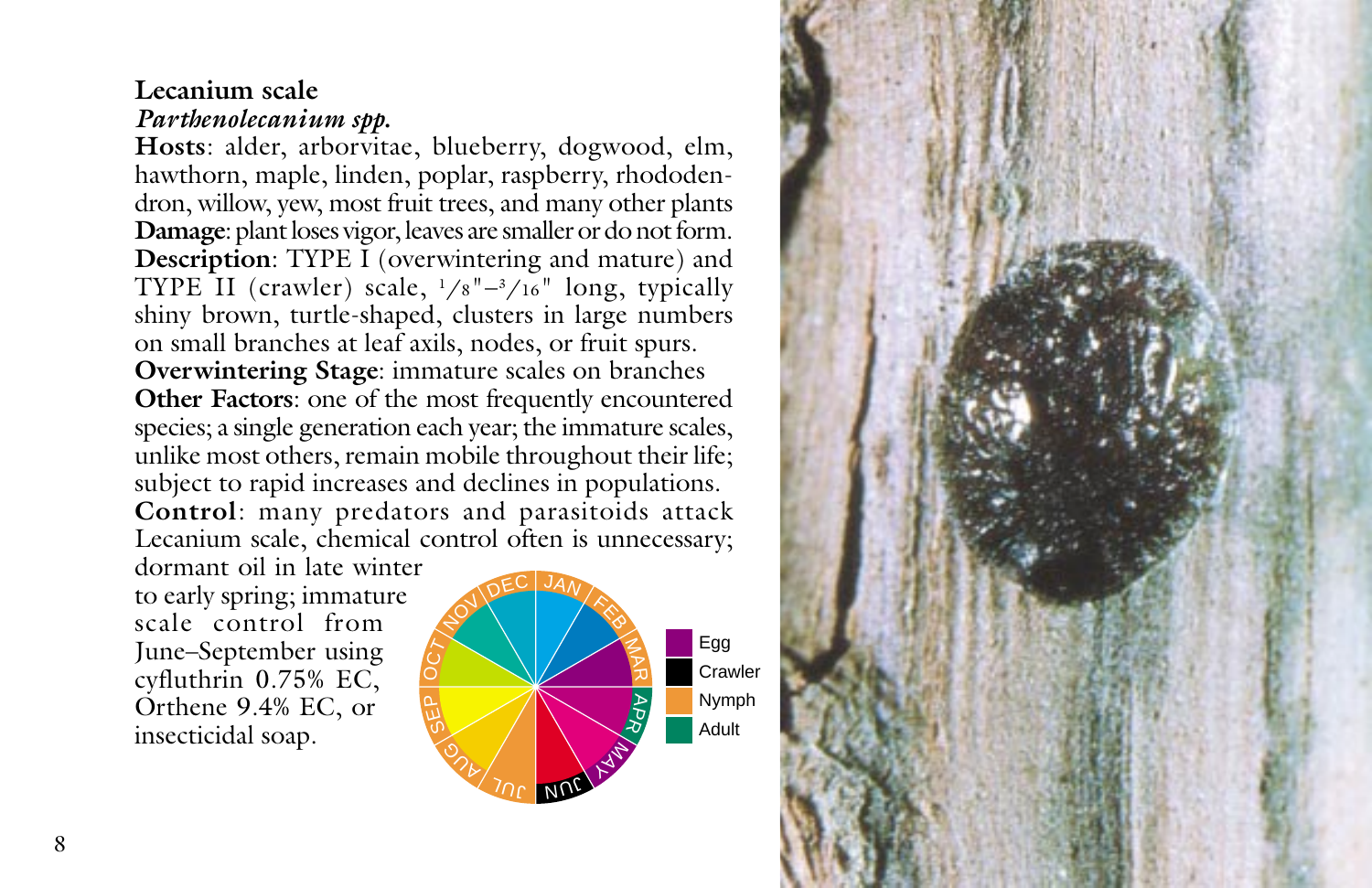

# **Oystershell Scale** *Lepidosaphes ulmi*

**Hosts**: over 400 broadleaf trees (including ash, maple, poplar, willow), shrubs, herbaceous plants, and fruit trees (especially apple)

**Damage**: weakens, and if abundant and not controlled, will kill large portions of the plant.

**Description:** TYPE II scale, <sup>1</sup>/8" long, generally brown to ashy gray, resembling tiny oystershells; yellowish crawlers pass through a "white cap" stage; new infestations are pinkish in July–August, while old scales are gray or black. **Overwintering Stage**: as eggs under the female scale covering; highly resistant to dormant applications of insecticides **Other Factors**: probably the most readily recognized scale as large numbers often found massed together encrusting bark of trunk and branches.

**Control**: numerous predators and parasites attack this

scale, but are usually ineffective; malathion 50% EC, cyfluthrin 0.75% EC, or Orthene 9.4% EC for crawler control; spray when crawlers first emerge and about 10 days later to kill those still emerging from eggs.

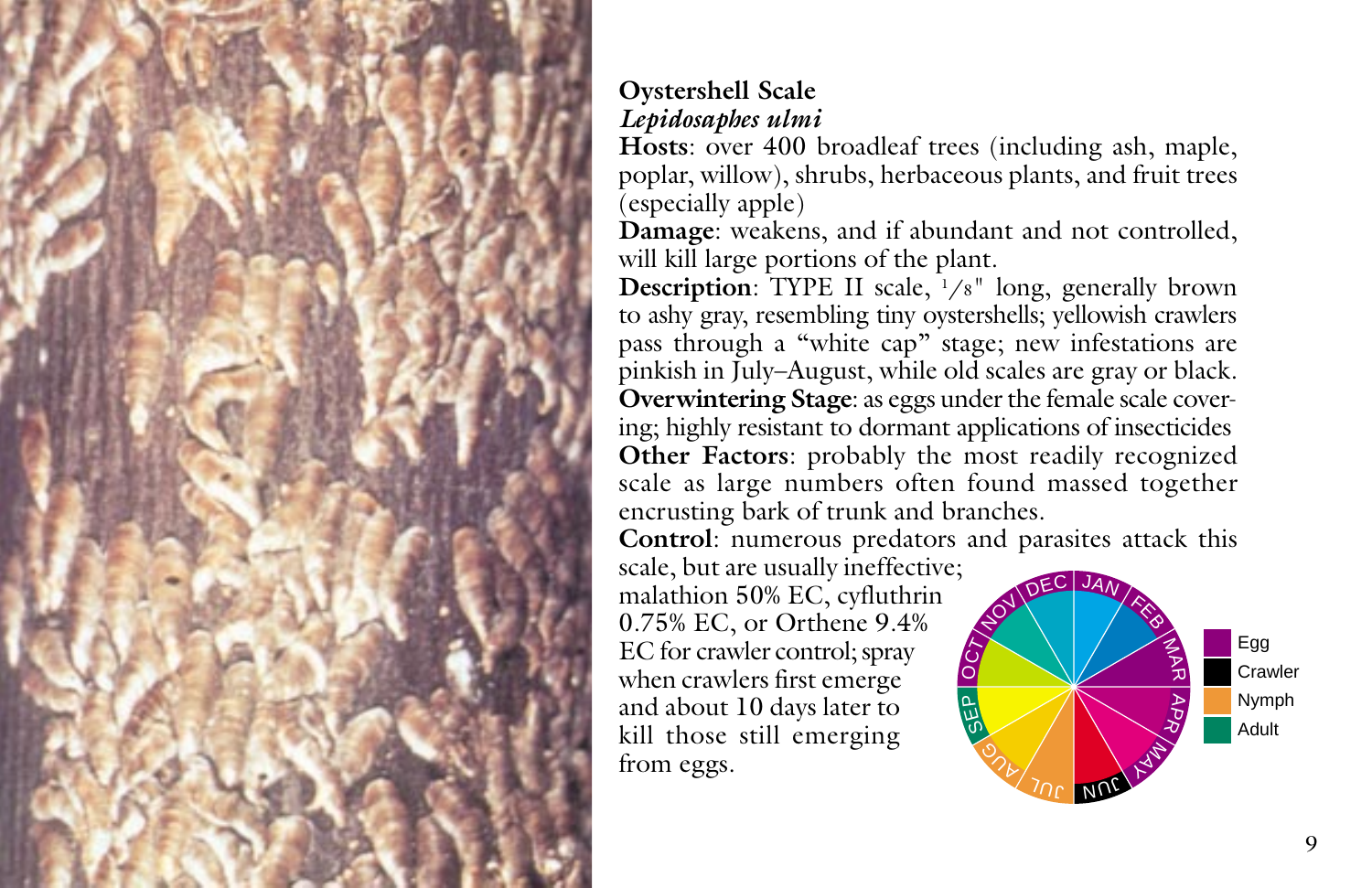# **San Jose Scale** *Quadraspidiotus perniciosus*

**Hosts**: alder, apple, birch, cherry, cotoneaster, elm, maple, peach, pear, poplar, willow, and many other deciduous trees and shrubs, especially damaging to fruit trees **Damage**: found on twigs, branches, leaves, and fruit, often killing the infested portion of the tree, reddish spots appear where the scales are feeding; bark appears shaggy or rough.

**Description**: TYPE I and II scale, 1 /16" in diameter, female scale gray with a central, yellow dot; crawlers are yellow. **Overwintering Stage**: as black-colored immature scales on bark, very susceptible to dormant applications of insecticides.

**Other Factors**: very common and destructive scale; crawlers can be moved by wind, birds, or humans. **Control**: predators will help keep small scale populations

in check, but when large numbers of scales are present, chemical control is necessary; use a dormant oil to suffocate overwintering forms; cyfluthrin 0.75% EC or insecticidal soap for crawler control.



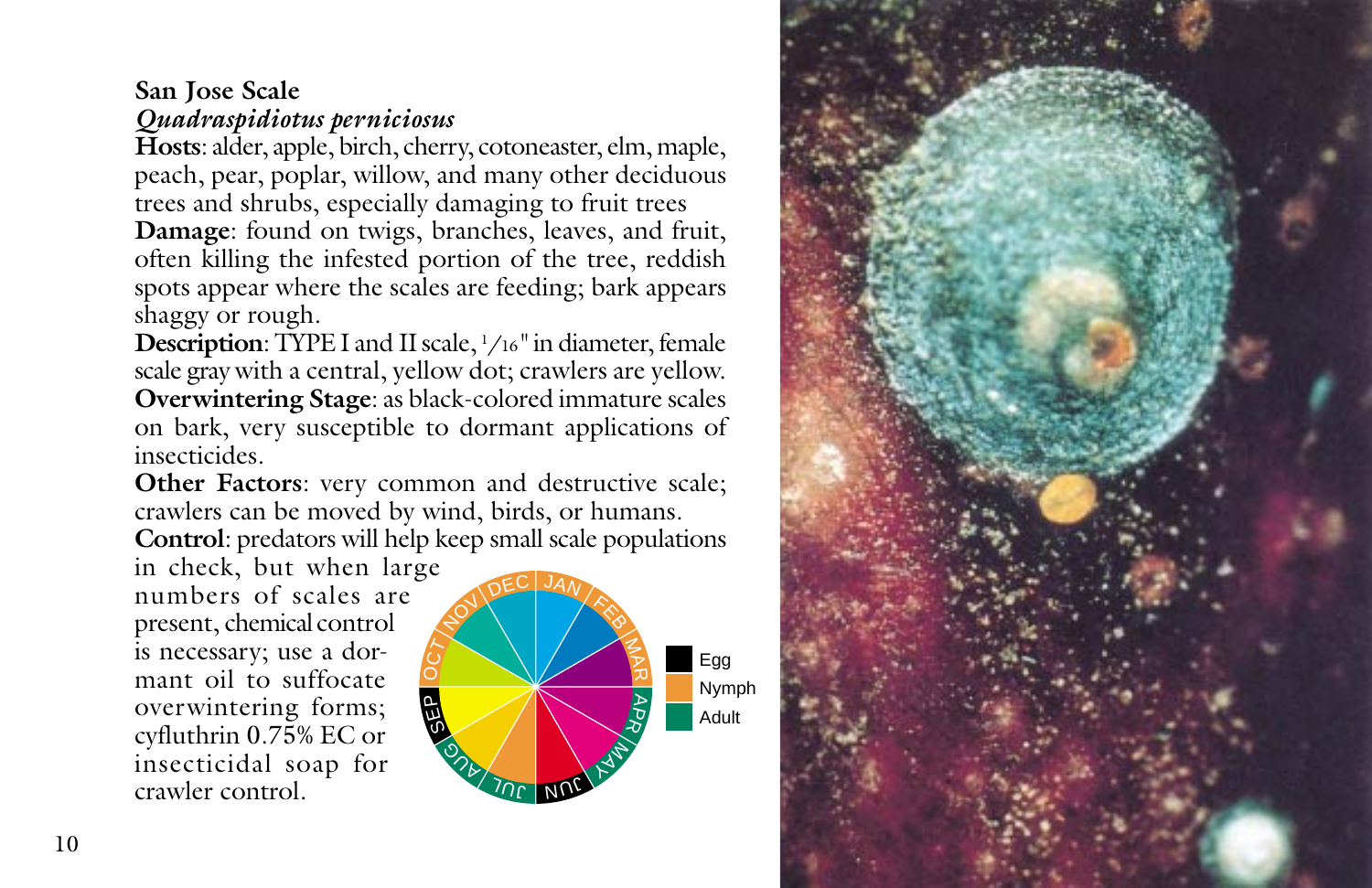

# **Spruce Bud Scale** *Physokermes piceae*

**Hosts**: spruce (certain pines also have been recorded as hosts)

**Damage**: found especially on lower branches of spruce, young feed on needles, adults feed on small branches; abundant honeydew produced.

**Description**: TYPE I and II scale,  $1/s$ <sup>"</sup> in diameter, mature scales reddish brown and globular, found in clusters of three to eight at the base of new twig growth; crawlers are olive brown.

**Overwintering Stage**: young scales on the underside of needles

**Other Factors**: these scales so closely resemble spruce buds that they often are overlooked; excessive honeydew production leads to growth of black sooty mold that gives the tree an unhealthy appearance, honeydew

attracts many bees, wasps, and ants.

**Control**: delayed dormant oil in spring (Colorado blue spruce will discolor when oil is used); Orthene 9.4% EC, or insecticidal soap for crawler control.

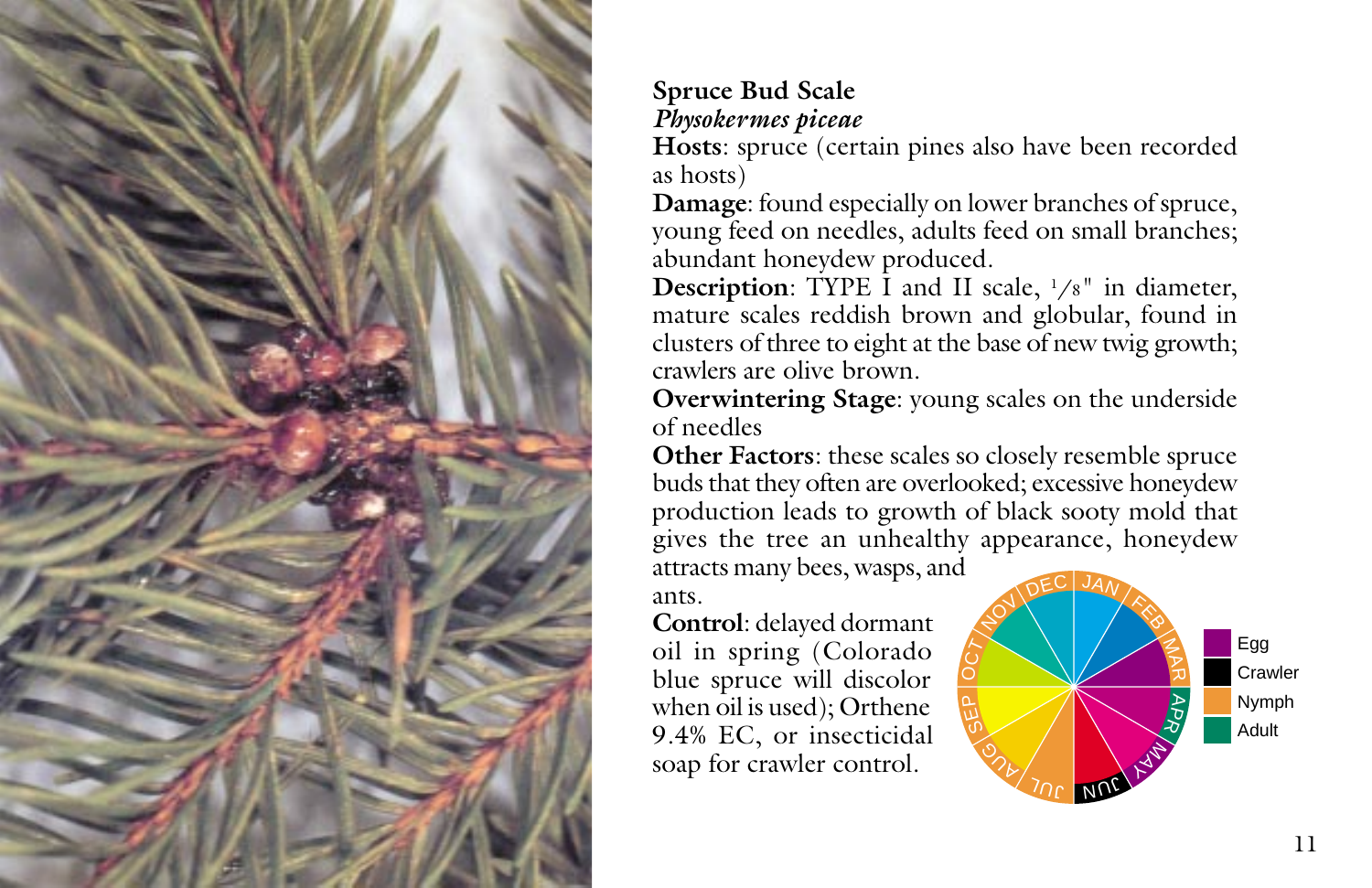## **Cottony Maple Scale** *Pulvinaria innumerabilis*

**Hosts**: primarily maple, but will attack many ornamentals including alder, apple, dogwood, elm, lilac, pear, poplar, and willow

**Damage**: withdrawal of sap causes dieback of twigs and branches, and in large infestations, causes tree death; honeydew and sooty mold accompany large populations.

**Description**: TYPE I and II scale, fully developed scale  $1/4$ " long, dark; flattened scale produces large white, cottony egg sac; crawlers are green-yellow.

**Overwintering Stage**: as immature scales on twigs and branches, this stage is susceptible to dormant insecticidal applications.

**Other Factors**: one of the largest scale insects on ornamentals; females can produce up to 1,000 eggs; crawlers feed on leaves throughout the summer and move back to twigs in the fall.

**Control**: many predators and parasites attack cottony maple scale and often reduce population numbers to levels that will not damage the tree; dormant oil in late winter before tree growth begins; Orthene 9.4% EC, or insecticidal soap for crawlers on leaves.  $\mathsf{p}$  $\circ$ 



**Crawler** Nymph

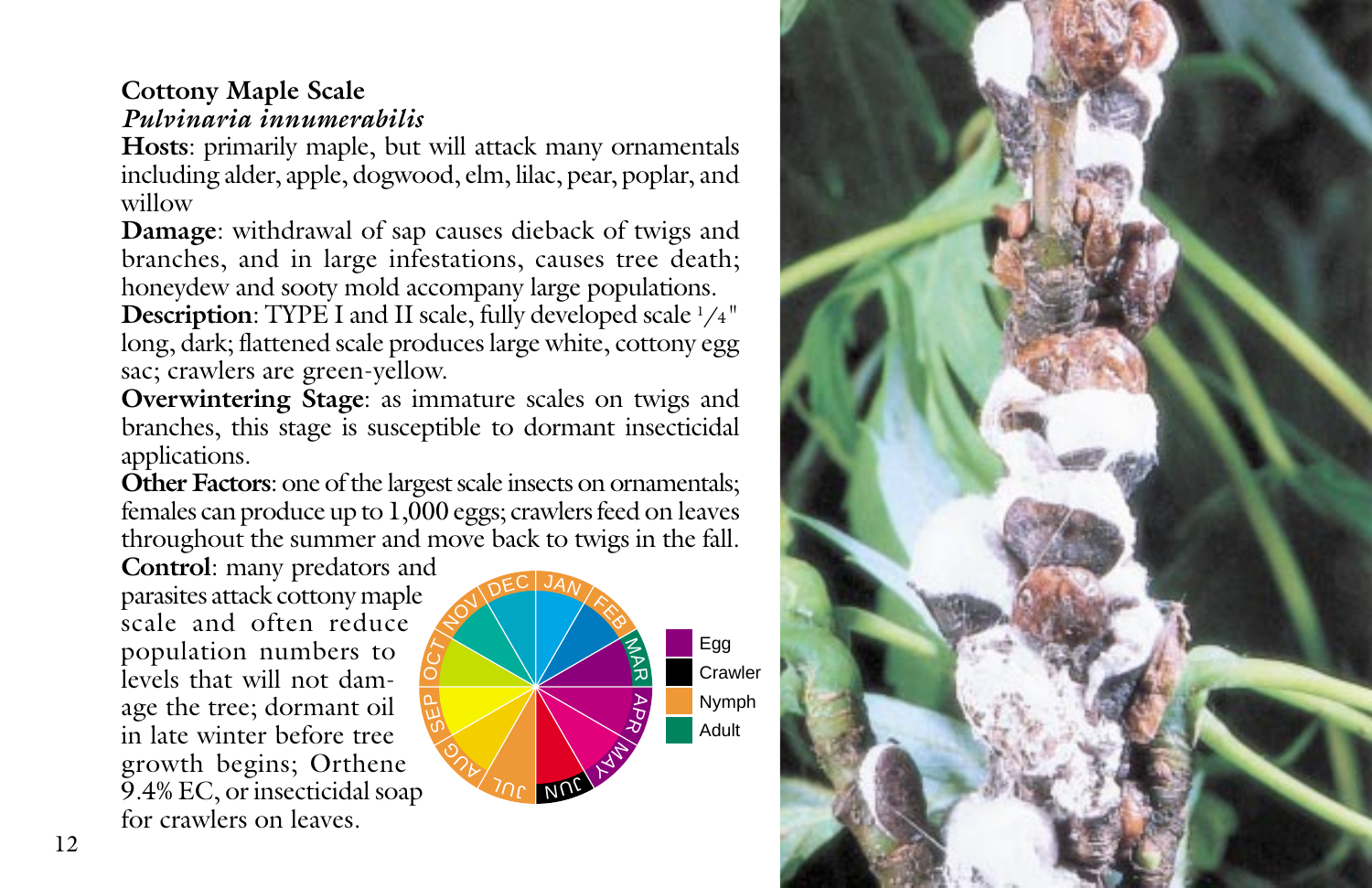

# **Brown Soft Scale** *Coccus hesperidum*

**Hosts**: camellia, dogwood, daphne, holly, but especially a pest of greenhouse ornamentals and houseplants **Damage**: build up in large numbers on leaves and may kill the host plant; produce abundant honeydew. **Description**: TYPE I scale,  $1/8$ "–3/16" in length, oval, flattened, soft shell, green-brown in color; crawlers yellow-brown

**Overwintering Stage**: as immature scales on leaves **Other Factors**: these scales feed on leaf undersurface and often are overlooked; primarily a pest of indoor ornamentals; two generations per year outside, up to six generations indoors.

**Control**: numerous predators and parasites control these insects in ornamentals outdoors, predators can offer relief from scale infestations if introduced into

greenhouse settings; cyfluthrin 0.75% EC can be applied to control adult scales, but thorough coverage is necessary; Orthene 9.4% EC or insecticidal soap for crawler control.

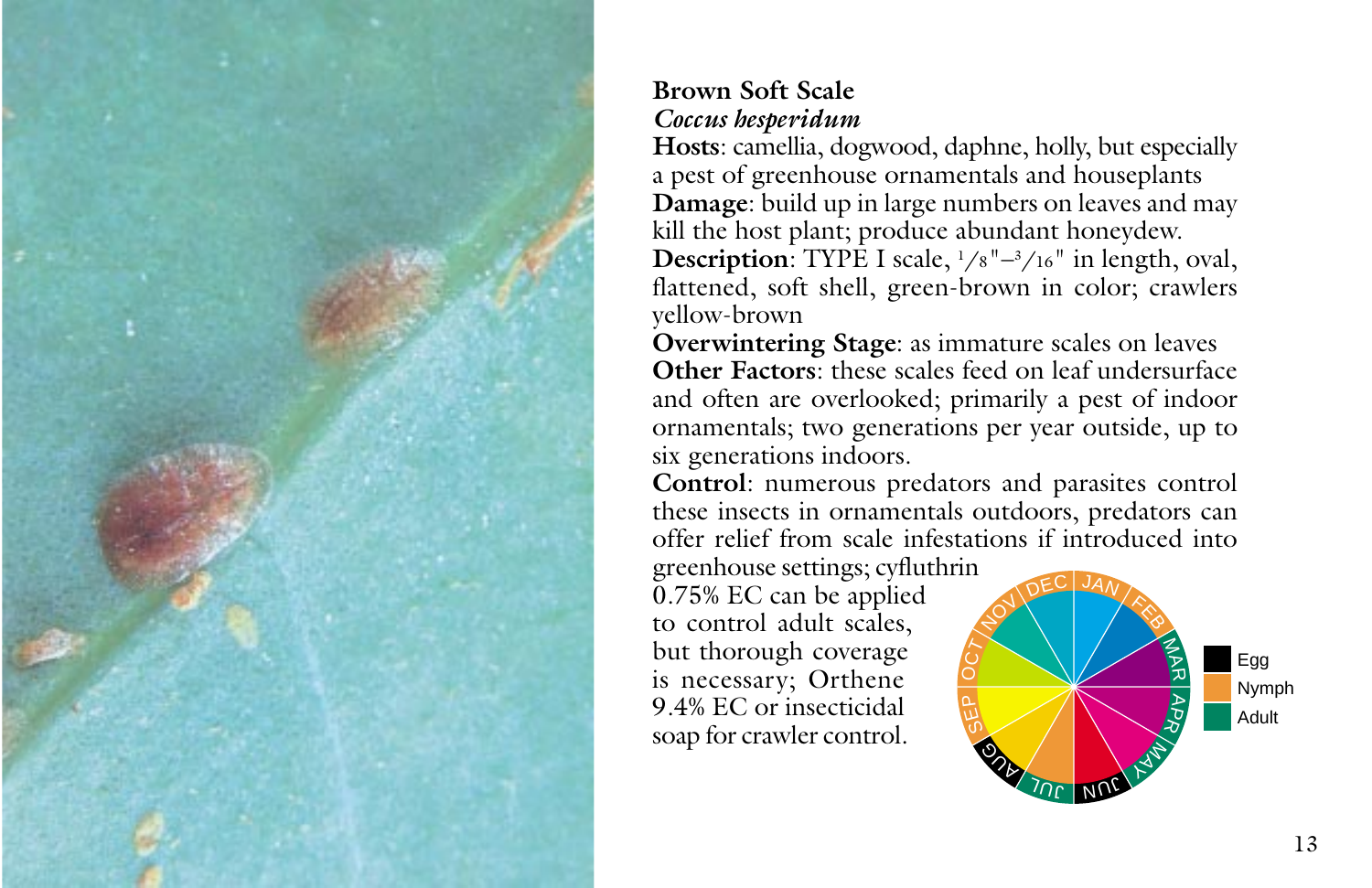#### **European Elm Scale** *Gossyparia spuria* **Hosts**: elm

**Damage**: causes premature yellowing and loss of leaves, then twigs and branches die back, small trees may be killed; abundant honeydew produced.

**Description**: TYPE I and II scale, 1/8" long, reddish brown with a conspicuous fringe of white cottony wax; crawlers are brown.

**Overwintering Stage**: as immature scales in cracks of bark on small branches and branch crotches, susceptible to dormant insecticide applications.

**Other Factors**: immature forms resemble mealybugs; this insect can cause extensive damage to elms.

**Control**: apply dormant oil to twigs and branches before buds swell in spring; for crawler control, apply Orthene 9.4% EC (only for Siberian and Chinese elm), cyfluthrin 0.75% EC, or

insecticidal soap.



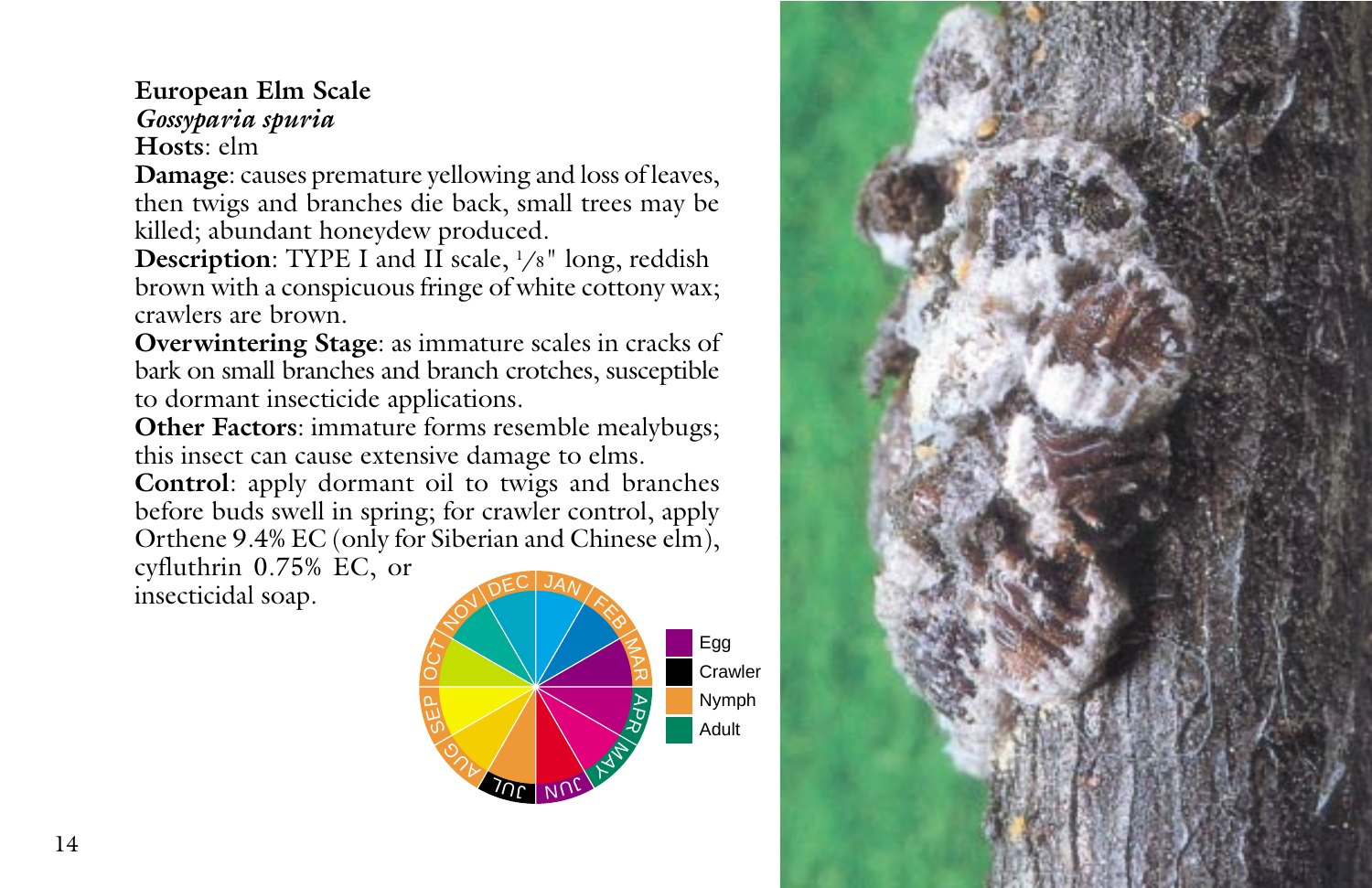

# **Azalea Bark Scale** *Eriococcus azaleae*

**Hosts**: andromeda, azalea, blueberry, hawthorn, rhododendron, willow

**Damage**: found on the bark of twigs and stems; when large numbers are present, plant becomes yellow, stunted, or weakened; abundant honeydew on which sooty mold thrives.

**Description**: TYPE II scale, adult female is red, 1 /16" long, round, and covered by a white, waxy sac; crawlers are red.

**Overwintering Stage**: as partially developed nymphs on bark

**Other Factors**: usually one generation per year, but has potential for two in the southern part of Washington. **Control**: this scale often is heavily parasitized; when chemical control is necessary, apply cyfluthrin 0.75%

EC, malathion 50% EC, or Orthene 9.4% EC to branches for crawler control.

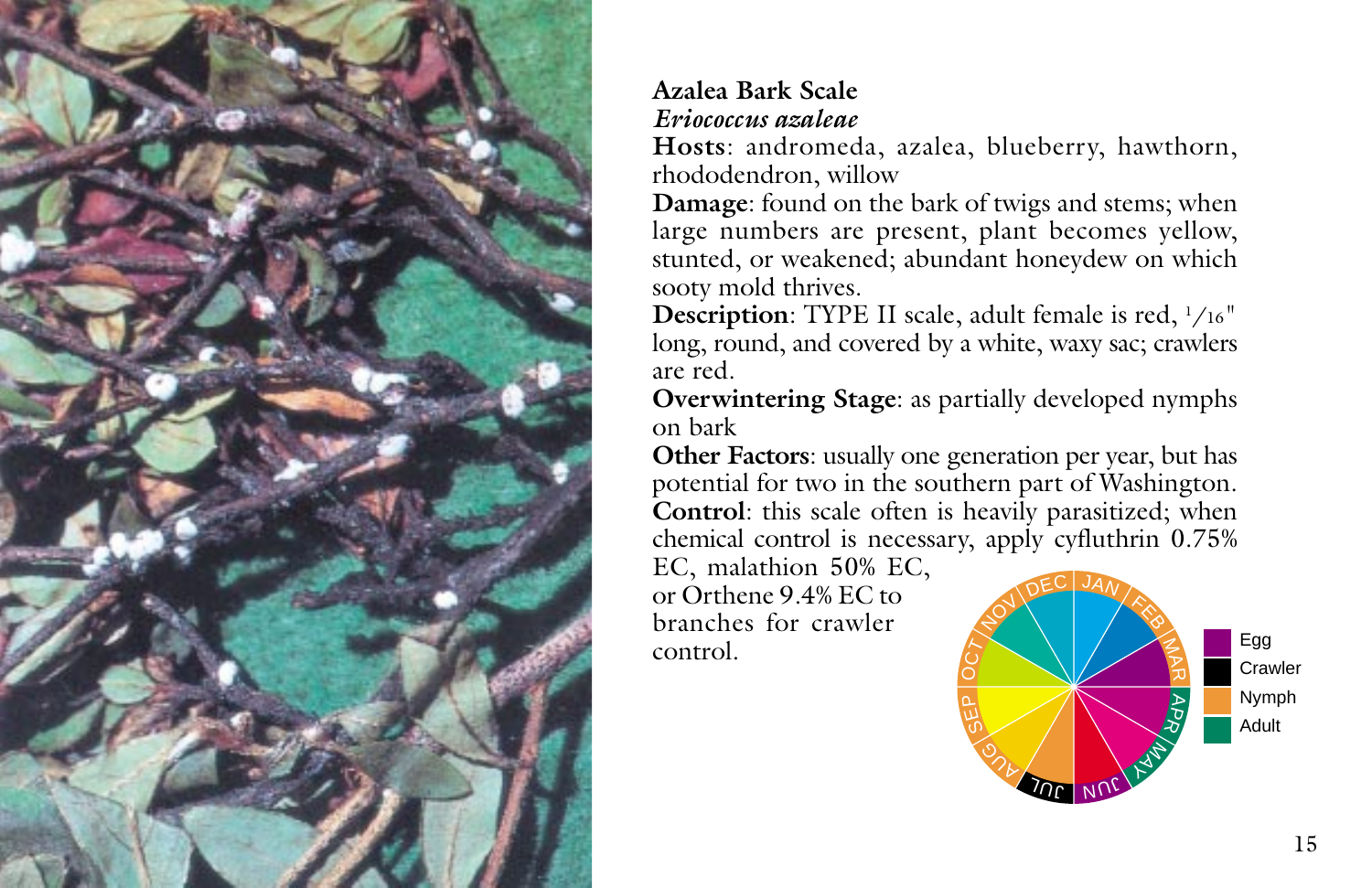## **Cottony Camellia (Taxus) Scale** *Pulvinaria floccifera*

**Hosts**: camellia, English ivy, holly, hydrangea, maple, rhododendron, yew

**Damage**: causes off-colored or light green foliage; weakens plant over time; honeydew and sooty mold become abundant.

**Description**: TYPE I scale, mature form light brown to yellow, oval, 1 /8" long, after laying eggs, female scale has a white sac attached, in time the brown covering disappears leaving only the egg sac attached to plant surfaces; egg sacs are  $1/4$ " long and may contain up to 1,000 eggs; light yellowish tan crawlers.

**Overwintering Stage**: as immature nymphs, usually on twigs and leaves

**Other Factors**: eggs hatch in early summer in most parts of its range.

**Control**: apply Orthene 9.4% EC, malathion 50% EC, or insecticidal soap for crawler control.



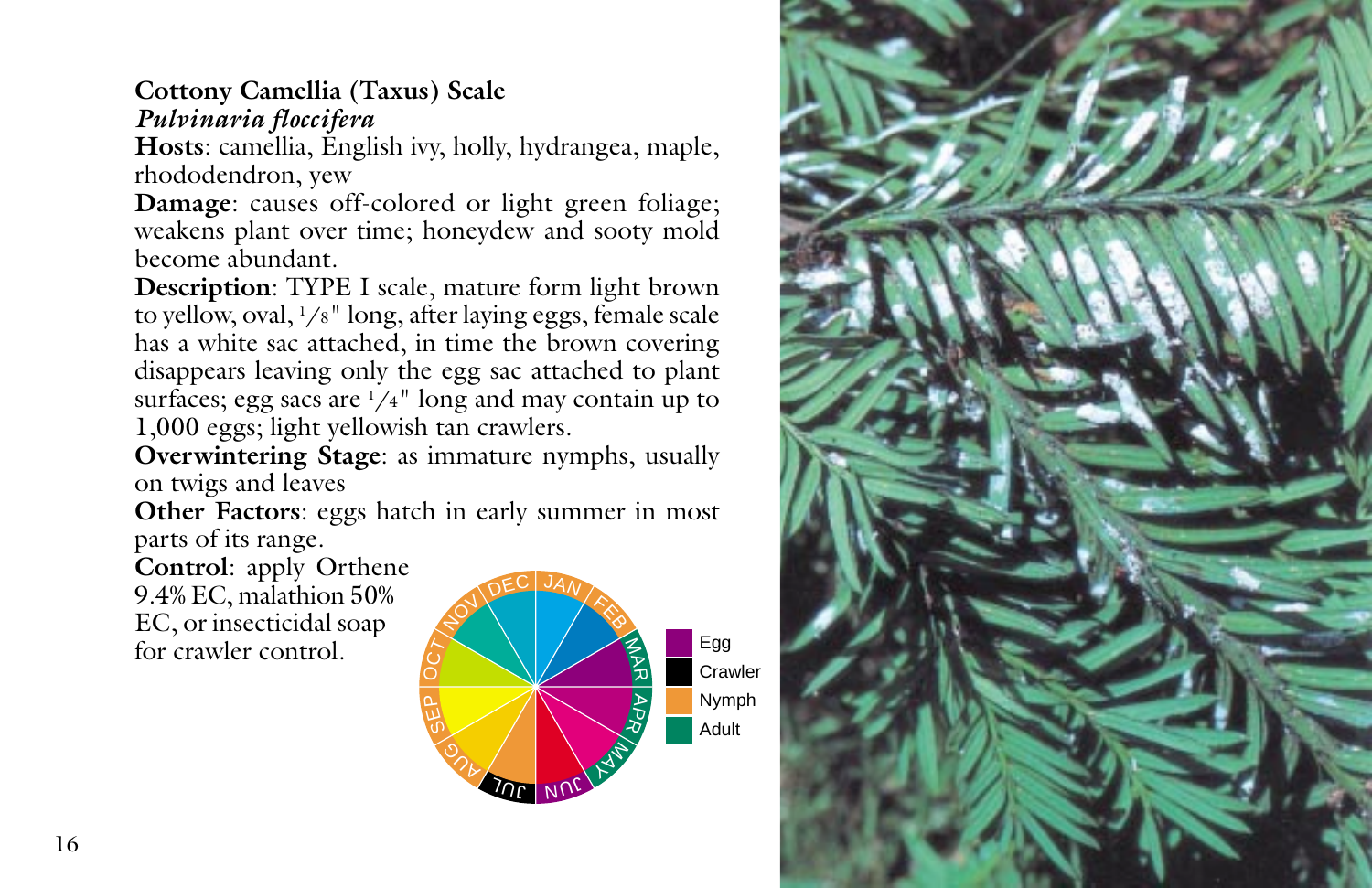

#### **Hemlock Scale** *Abgrallaspis ithacae* **Hosts**: spruce, hemlock

**Damage**: particularly in Colorado blue spruce, the tree loses vigor and sheds large numbers of needles, creating extensive bare areas, severe infestations result in death of host.

**Description**: TYPE I scale,  $\frac{1}{16}$ " in diameter, oblong to elliptical, female scale brown to gray with a prominent, central dot; crawlers are green to yellow.

**Overwintering Stage**: as dark brown to dark gray immature scales on needles, susceptible to dormant applications of insecticides or oils

**Other Factors**: very common and destructive in central Washington on spruce, especially Colorado blue spruce, most common on trees under stress.

**Control**: predators are not effective in reducing popu-

lations; control with dormant oil sprays just before bud break (be cautious of needle discoloration on blue spruce); cyfluthrin 0.75% EC, malathion 50% EC, or insecticidal soap for crawler control.

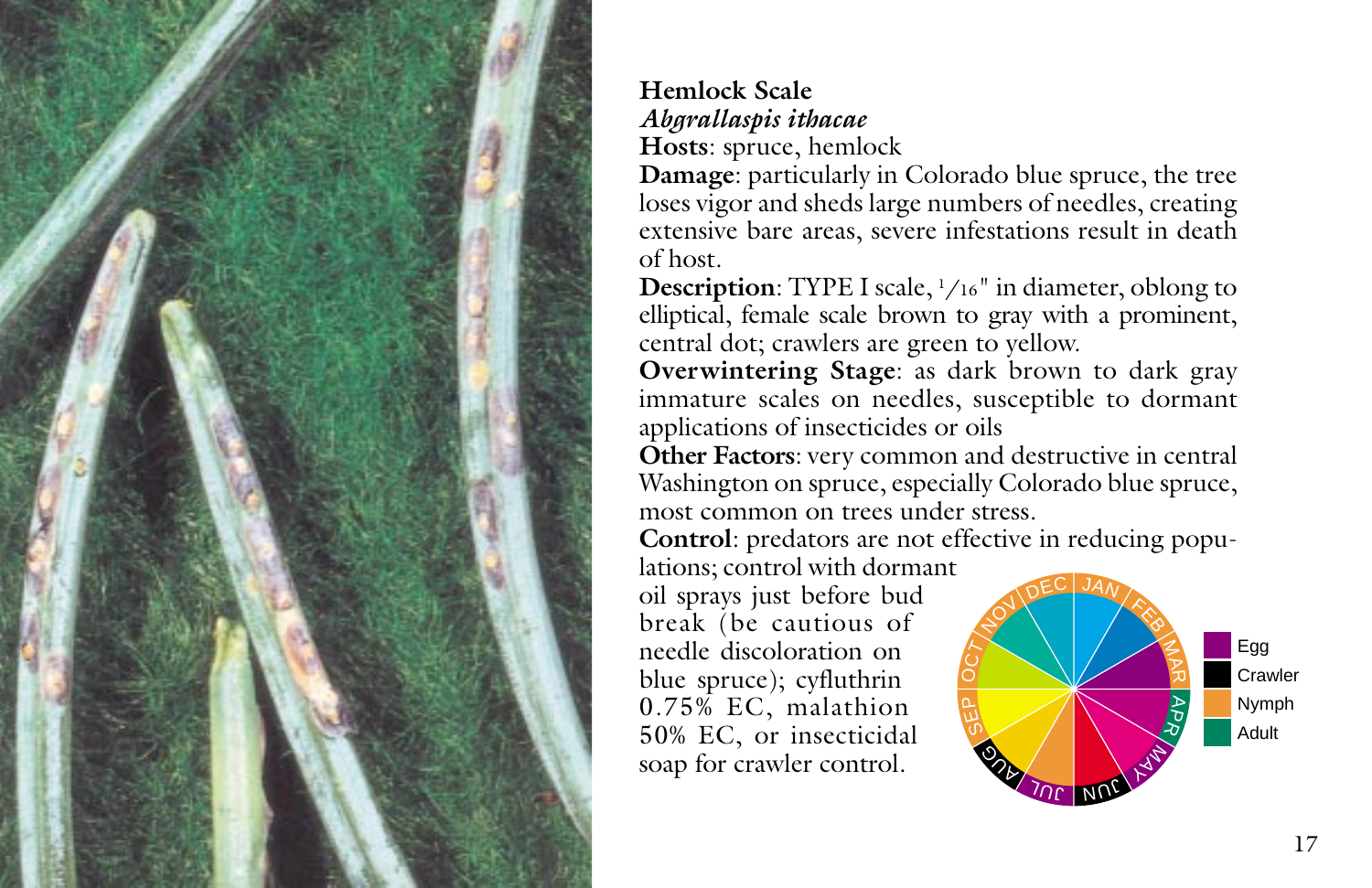*Daniel A. Suomi*, former entomologist at Washington State University, Pullman, furnished the photographs for pages 2, 3, 4, 20, and back cover. *Roger D. Akre*, Washington State University entomologist (deceased), provided the photographs for page 1 (sooty mold), page 6 (juniper scale) and page 14 (European elm scale). Photographs on pages 11 and 15 provided by *Art Antonelli*, Extension Entomologist, WSU. Front cover photograph by *Brandon Burch*, © 1990.

Use pesticides with care. Apply them only to plants, animals, or sites listed on the label. When mixing and applying pesticides, follow all label precautions to protect yourself and others around you. It is a violation of the law to disregard label directions. If pesticides are spilled on skin or clothing, remove clothing and wash skin thoroughly. Store pesticides in their original containers and keep them out of the reach of children, pets, and livestock.